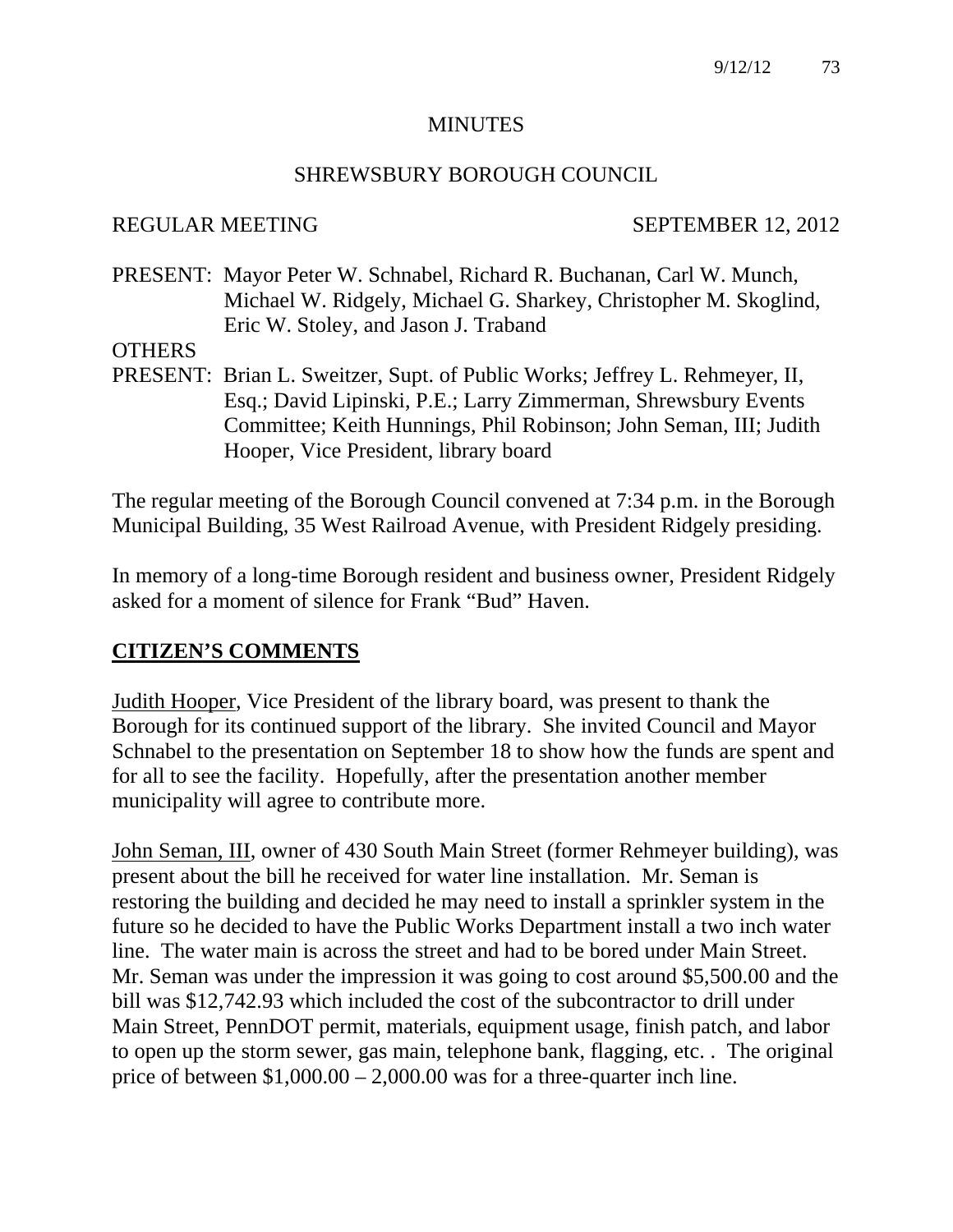R. Buchanan was asked to meet with B. Sweitzer and Mr. Seman prior to the Committee meeting.

# **APPROVAL OF MINUTES**

The minutes of the August 8 meeting were approved by unanimous consent by those who were at the meeting.

# **APPROVAL OF EXPENDITURES AND REPORT OF ACCOUNTS**

C. Skoglind moved to approve the August expenditures and report of accounts. M. Sharkey seconded. The motion carried with all in favor.

# **BILL LIST**

The bill list for August was presented: General account: check numbers 11284 thru 11317; Water account: check numbers 4800 thru 4819; Sewer account: check numbers 4514 thru 4524; Highway Aid: none.

- C. Skoglind moved to approve the August bill listing.
- E. Stoley seconded. The motion carried with all in favor.

# **PAYROLL REGISTER**

- C. Skoglind moved to approve the August 5 and 20 payroll registers.
- J. Traband and R. Buchanan seconded. The motion carried with all in favor.

# **SUBDIVISION AND LAND DEVELOPMENT BUSINESS**

#### Traffic Study 95 East Forrest Avenue

PennDOT may not require a full traffic study to be done at this intersection as a result of a proposed Auto Zone. A meeting is scheduled for September 27 at 1:30 p.m. at the PennDOT building in Harrisburg. Eng. Lipinski will be in attendance.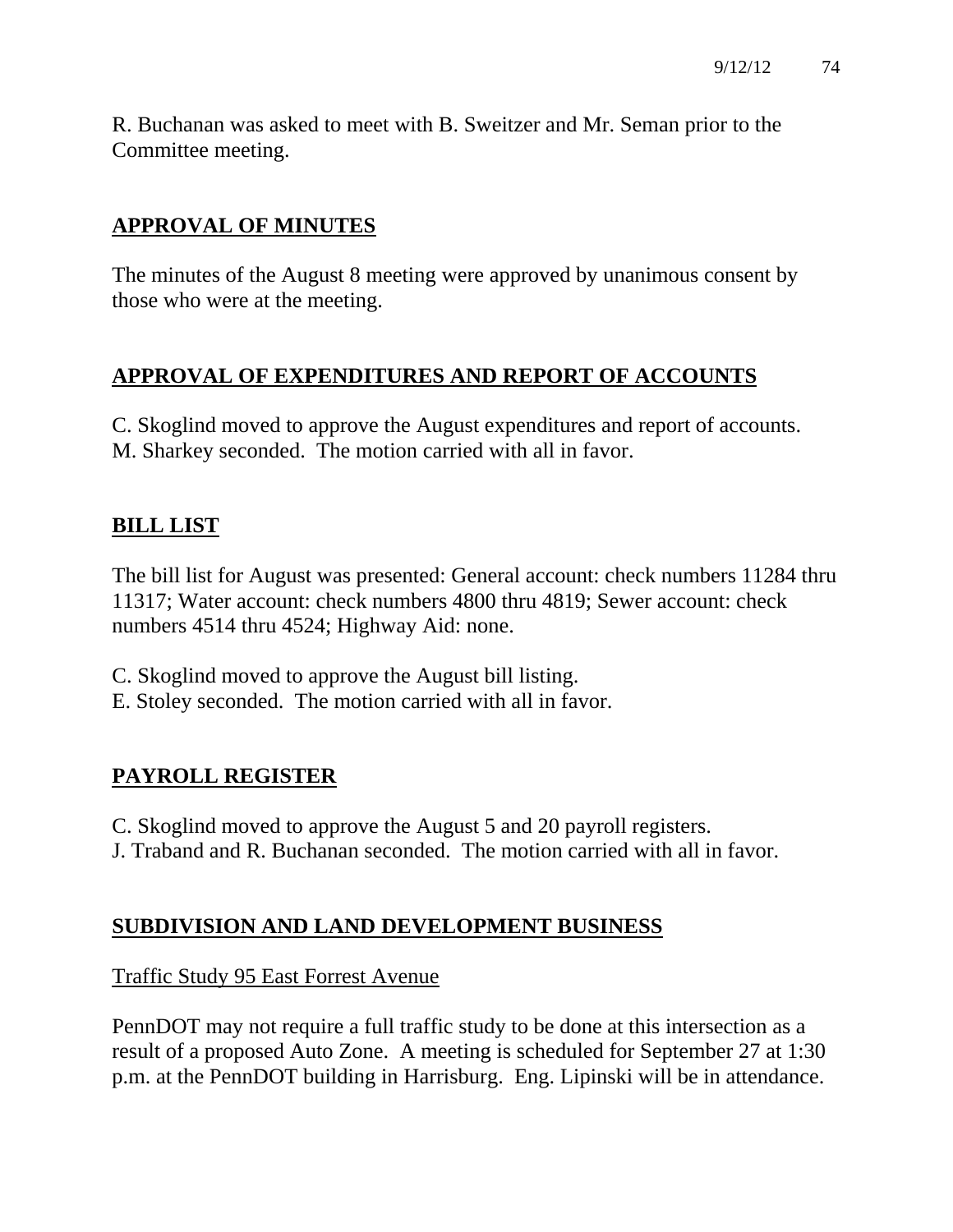- E. Stoley moved that a full traffic study be done at this intersection.
- C. Munch seconded. The motion carried with all in favor.

# 95 East Forrest Avenue Grading Plan

The grading plan with a revision date of September 5, 2012, was reviewed. The plan exceeds the 6 foot requirement under Section 312 of the Zoning Ordinance since unapproved grading was done on this lot within the past two years which raised the original grade between one and two feet. Phil Robinson stated the revised plan will need to have full DEP and Soil Conservation Service approval. PA DEP has given the owner permission to close the three monitoring wells and the Borough was given permission to close the potable well. Council felt it wanted to look at the whole picture as to how the lot would be developed in the future. Council also felt a representative of the owner should be at the meeting.

E. Stoley moved to reject the plan since prior fill had been graded which raised the original grade which causes the presented plan to violate Section 312 of the Zoning Ordinance. The original grade needs to be clarified. M. Sharkey seconded. The motion carried with all in favor.

# **Southern Regional Police Department** – Richard R. Buchanan

Buck stated our service hours are increasing which will result in a small increase for next year. A meeting was held with Stewartstown Borough as the study completed by the State recommended that Stewartstown join the Southern Regional Police. President Ridgely stated the Council presidents will meet again in early October to discuss the funding formula. Buck stated a meeting will be held on September 18 at 7:00. Mayor Schnabel and Chairman Myers will not be able to attend and the first substitute, President Ridgely, is also unable to attend. In order to have a quorum, two additional substitutes should be appointed. C. Munch volunteered.

M. Sharkey moved that Carl Munch be appointed as a substitute.

C. Skoglind seconded. After further discussion, J. Traband volunteered to be a substitute.

R. Buchanan moved to amend the motion that Jason Traband be appointed as a substitute as well.

E. Stoley seconded. The motion carried with all in favor.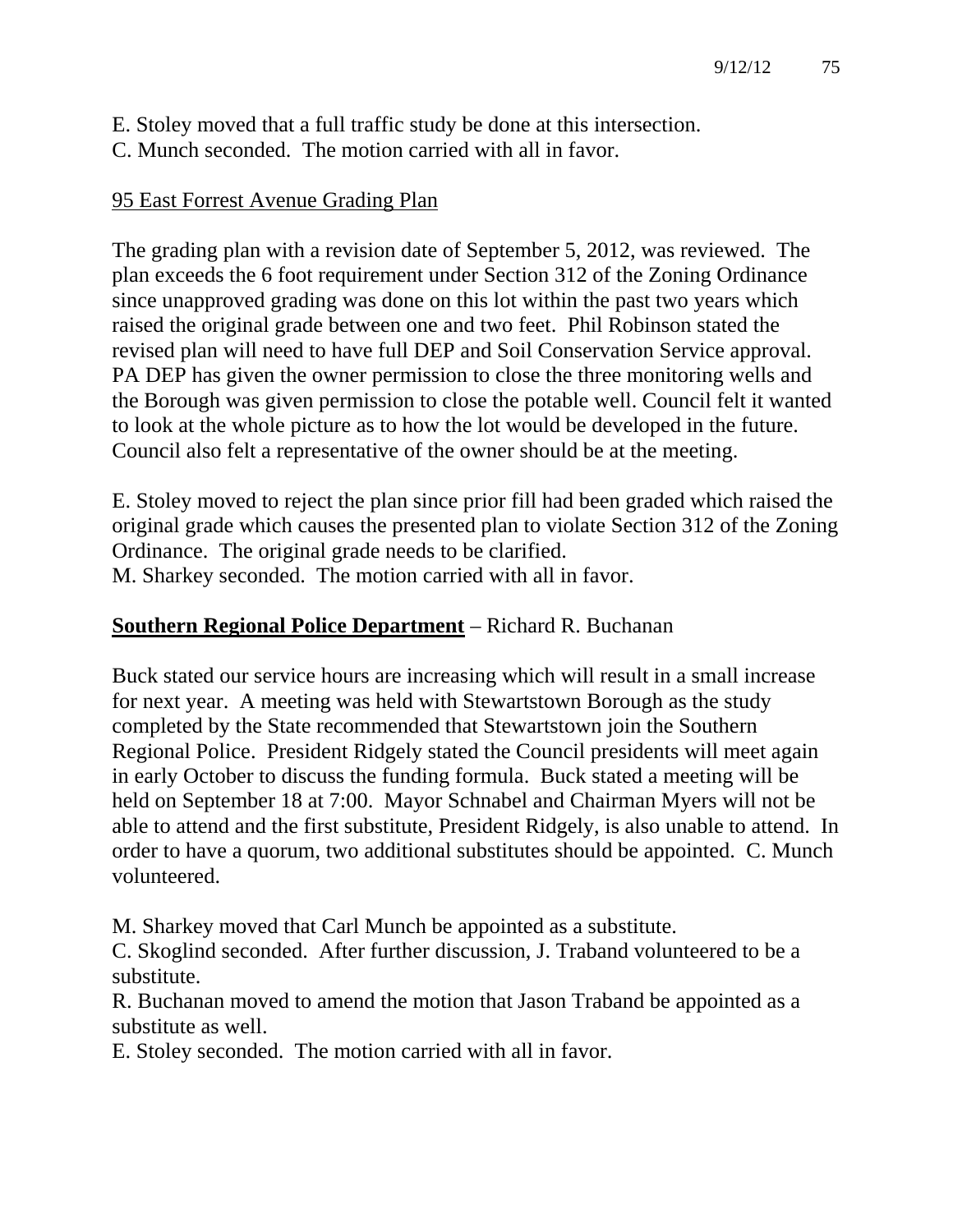A letter will be sent to the Southern Police Commission with a copy to Carl and Jason.

# **Codes Enforcement**

#### Appointment of Zoning Officer/BCO/Codes Official

R. Buchanan moved to appoint South Penn Code Consultants, LLC (Keith Hunnings) as Zoning Officer/BCO/Codes Official retroactively to August 30. EML (Codes Enforcement E. Michael Lee) will continue as the Assistant Zoning Officer/BCO/Codes Official in order to finish up the permits already issued. E. Stoley and J. Traband seconded. The motion carried with all in favor.

#### Separate Insurance for Zoning Officer

Confirmation was received from the Borough's insurance agent that South Penn Code Consultants, LLC (Keith Hunnings) would be covered under the Borough's Public Official's liability policy after appointment for work done for Shrewsbury Borough only. Keith will not be doing any building inspection work as that is done by Commonwealth Codes. Council will not require a separate liability policy for Keith.

#### Beehive at 112 Brook Meadow Circle

The property owner is asking if she can have a small beehive at her property. Council discussed the matter of public safety, whether there is enough room for this activity and whether it's a use by right. Council will not take a formal position and Keith was asked to use his best judgment on the matter.

# **Water & Sewer** – Richard R. Buchanan

#### Water Leaks

Very early on August 14, the ten inch pipe next to the Chick-fil-A restaurant east of Mount Airy Road was detached from the ten inch valve. The system lost 170,000 gallons of water in 45 minutes due to the open pipe. The water pressure alarm sounded at 3:10 a.m. and within a short time, B. Sweitzer had the leak pinpointed. He arranged for Fox Tapping to install an in-line valve (\$17,508.00) to prevent the existing valve from blowing off the pipe and allowing some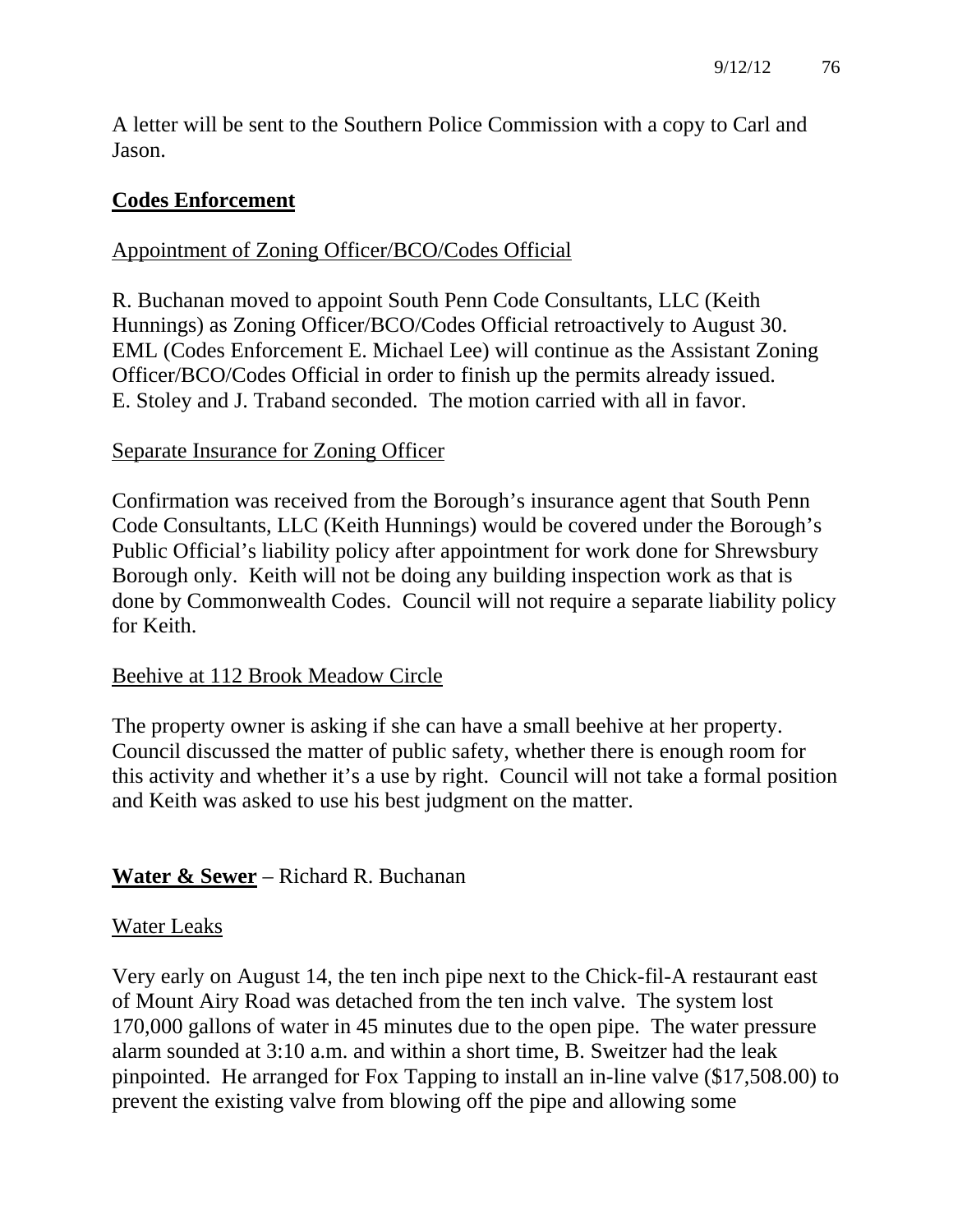commercial customers to continue to have water while the repair was completed. If the line would have been shut down, the customers would have had to boil water for a minimum of four days.

R. Buchanan moved that the funds up to \$25,000.00 be taken from water capital reserves to cover the emergency repairs.

J. Traband seconded. The motion carried with all in favor.

J. Traband commended Brian on his quick response of finding the leak and for getting the repair made quickly as well.

A second leak was repaired on August 14 at the Mason Dixon Restaurant.

#### Sewer Backup

A sewer backup occurred at the Mason Dixon Restaurant due to excessive grease. The line was televised and found to be in violation of the grease discharge ordinance. Kline's Services flushed the line on August 22 at the shopping center's expense. After a backup in 2009, the Borough forced the restaurant to increase the size of the greasetraps and receive commercial cleaning through Kline's.

The Committee will review the ordinance and come up with a policy on how long a business will have to do maintenance every six months if satisfactory after one maintenance period.

# 95 East Forrest Avenue Monitoring and Domestic Wells

The Department of Environmental Protection has given the property owner approval to close the wells at 95 East Forrest Avenue. The property owner has requested the Borough to properly abandon all wells at the owner's expense. We are responsible for the domestic well with the Wellhead Protection policy but the monitoring wells will be an additional cost. With Council's approval, the Public Works can close all wells while on the site.

#### Blouse Well Pump Test Plan Right-of-Way Agreements

The Borough needs access to several properties along Trout Run in order to do a 72-hour pump test at the Blouse Well. We need to install above-ground piping to discharge the water during the testing. Solicitor Rehmeyer has prepared the agreement and four of the six agreements have been signed and notarized. We are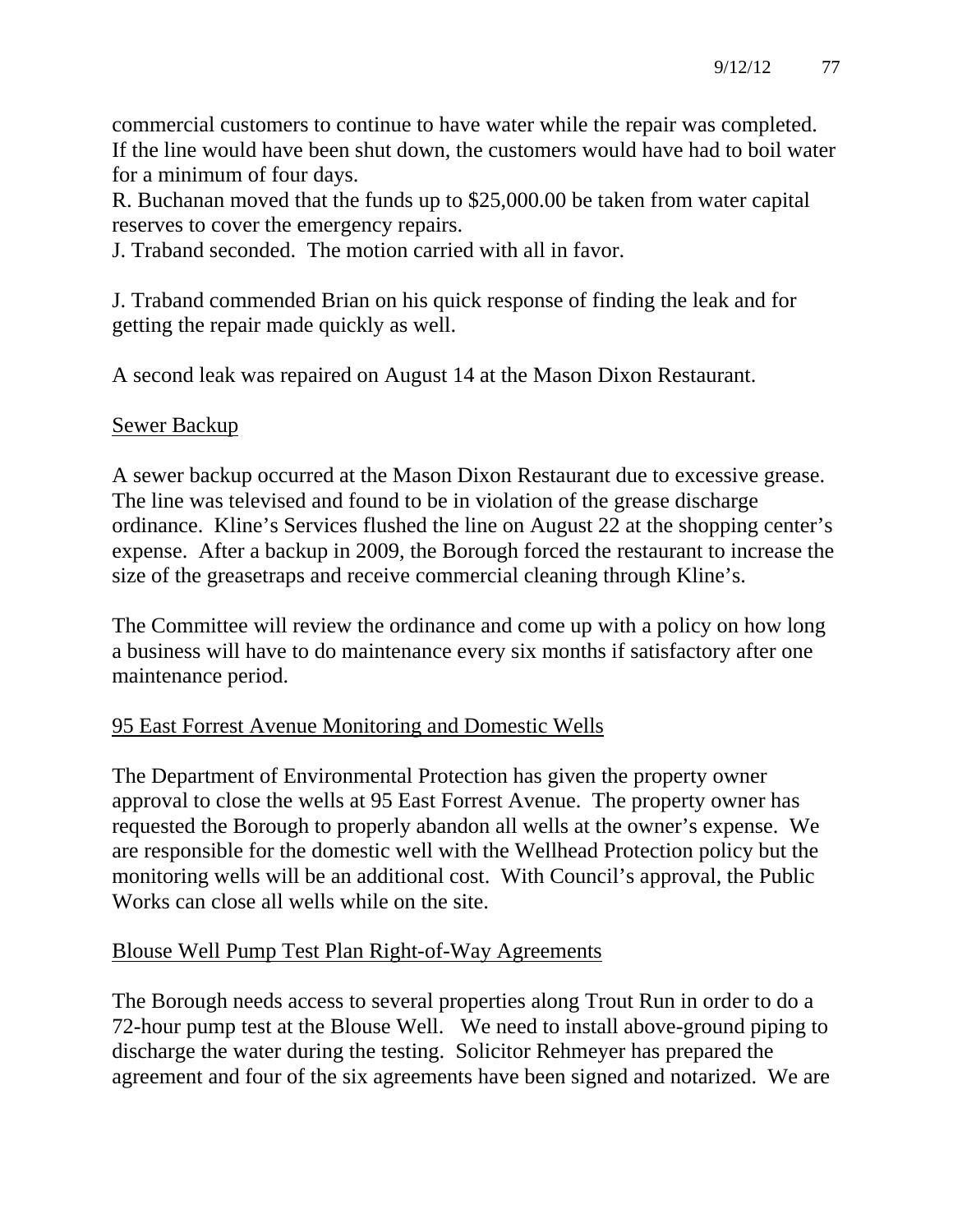very close to starting the Blouse Well testing. After the agreements are signed, we must wait until SRBC allows us to begin testing depending on the water table.

#### Capital Charges New Freedom Borough

After B. Sweitzer and J. Holley questioned how certain items were classified and billed in the last proportionate sharing report, New Freedom Borough went back to the year 2000 through 2007 and reviewed how it billed the Borough and sent a bill for \$12,083.00. The Municipal Authority voted to pay no more than half since the statute of limitations was passed.

R. Buchanan moved to follow the recommendation of the Municipal Authority and to pay no more than half of the back billing and it is hoped that this will not happen again.

E. Stoley seconded. Roll call vote:

| <b>Buchanan</b> | yes, in favor |
|-----------------|---------------|
| Munch           | yes, in favor |
| Skoglind        | yes, in favor |
| Sharkey         | no, opposed   |
| Stoley          | no, opposed   |
| Traband         | yes, in favor |
| Ridgely         | yes, in favor |

# **Public Roads & Lighting** – Eric W. Stoley

#### Snow Plow Bids

One bid was received: Aquatic Resource Restoration in the amount of \$120.00 per hour.

E. Stoley moved to accept the bid of Aquatic Resource Restoration in the amount of \$120.00 per hour.

M. Sharkey seconded. The motion carried with all in favor.

#### Woodland Driveway Columbia Gas Patch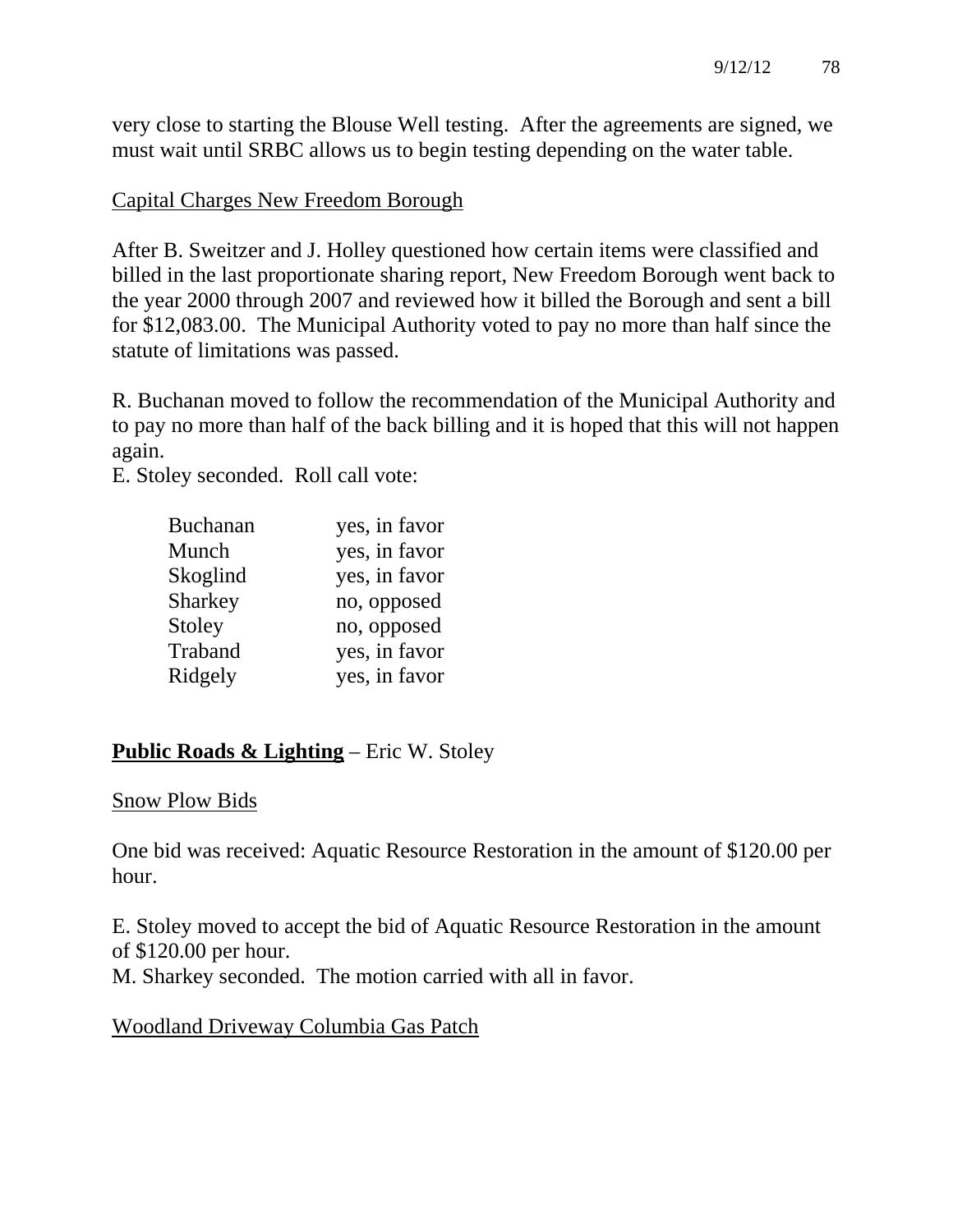B. Sweitzer contacted the Columbia Gas project leaders to widen their patch to include our intersection blacktop problems as the wearing course has loosened from the binder course and peeled away. It was reported that this work was done.

#### Woodland Drive Debris

Heavy rainstorms washed stones and gravel from the first stone driveway north of Woodland Drive into the intersection. The Woodland Drive and North Main Street intersection becomes unsafe with loose stone and residents claim that ever since York Water installed the water line under Interstate 83, excessive rain exits the fields to the north onto Main Street and surrounding properties. After the crop is harvested, we will study where the runoff originates.

A letter will be sent to the property owner with the stone driveway to ask what he plans on doing to prevent his stones from washing down along Main Street and onto Woodland Drive, which could damage the street and cause traffic safety concerns.

# **ENGINEER'S REPORT**

Selwood/McCleary Minor Subdivision Plan and Apple Tree Court Plans

Both plans were forwarded to the September 24 Planning Commission meeting by staff review.

#### East Forrest Avenue Grading

Council would like to see a development plan connected to the grading plan for 95 East Forrest Avenue. The parcel across the road, where the former trailer park was, is having dirt graded off and this is where the dirt that would be placed at 95 East Forrest Avenue would come from.

The Secretary was asked to send a letter to the Township to see how stormwater is going to be addressed on the parcel across the road from 95 East Forrest Avenue.

#### Heathcote Glen II

Eng. Lipinski stated the plan will not be recorded until the outstanding invoice is paid. Also, the developer, Phil Robinson, disagrees on how the bond amount is being calculated. Eng. Lipinski's office feels the bond should be based on prevailing wage rates in case the bond needs to be called and the Borough has to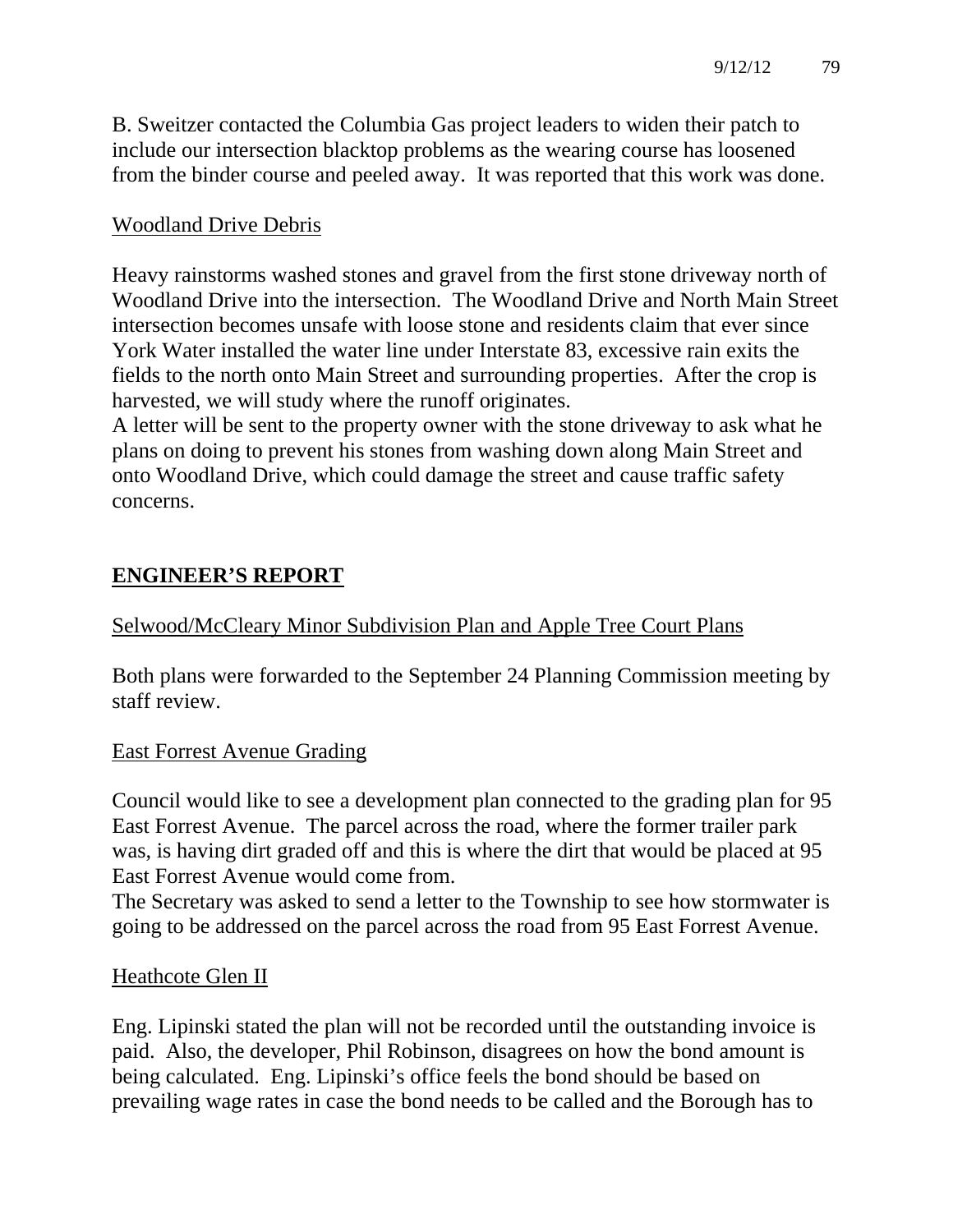have the work done. Council felt the bond should be based on prevailing wage rates since it would then become public funds if the bond is called.

#### Southern Farms Sewer Relining Bids

The estimate for the project was \$320,000.00 using a PVC liner or a comparable substitute. Three bids were received and two of the companies bid using another type of liner(cured-in-place).

| SWERP, Inc. (cured-in-place lining)        | \$299,596.00 |
|--------------------------------------------|--------------|
| Tri-State Grouting (cured-in-place lining) | \$433,028.00 |
| Associates Plumbing, Inc. (PVC liner)      | \$464,013.69 |

Research has shown that the cured-in-place lining can last up to 25 years whereas the PVC liner can last up to 50 years. The Associates Plumbing, Inc. bid was done by a small company that can only be bonded for up to \$250,000.00 and the bond cost included in their bid was \$92,000.00. Eng. Lipinski recommended that all bids be rejected and that the scope of work be reduced to get better bids.

R. Buchanan moved that all three bids be rejected and that James R. Holley & Associates re-advertise the work based on smaller scopes of work to get a better price.

E. Stoley seconded. The motion carried with all in favor. The bids must say PVC liner only.

Brian was asked to put a capital project plan together listing the phases and scope of work including cost estimates to do the needed sewer main replacement/relining work.

#### **EXECUTIVE SESSION**

An executive session was called at 10:21 p.m. to discuss current legal issues. The meeting was reconvened at 10:53 p.m.

#### **SOLICITOR'S REPORT**

#### Gymnastics of York, Inc. and York Traditions Bank

The land use appeal for 21 South Hill Street has been withdrawn.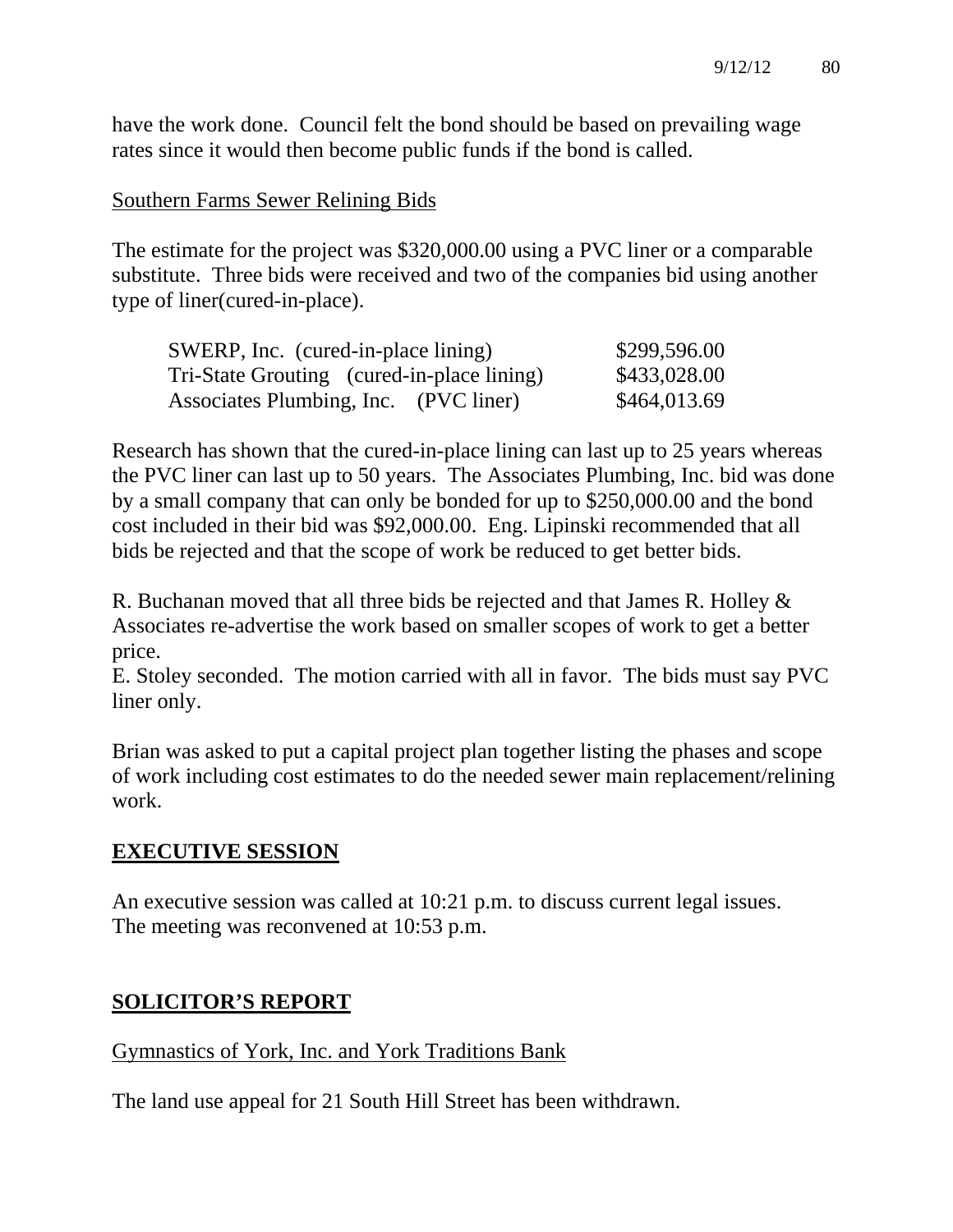#### PennDOT EDU Agreement

Assistant Counsel Sharp is in the process of discussing this issue with the Pennsylvania Department of General Services.

#### 92 Skyview Drive

Mr. Vasold complied with the settlement agreement and the Sheriff's Sale has been cancelled but the judgment will remain on record to ensure his ongoing compliance. The Zoning Officer should follow up at this property to make sure that the clean-up is complete.

#### **Public Lands, Buildings and Finance** – Christopher M. Skoglind

#### 2013 Pension Minimum Municipal Obligation

C. Skoglind moved to approve and budget the amount of \$44,011.00 for the 2013 Pension Minimum Municipal Obligation. M. Sharkey seconded. The motion carried with all in favor.

E. Stoley moved to authorize C. Skoglind to sign the MMO worksheet. M. Sharkey seconded. The motion carried with all in favor.

#### **Public Safety, Welfare and Personnel** – Michael G. Sharkey

#### Hemler, ACS 2013 Contract

The proposed contract is the same as the 2011 and 2012 contracts.

C. Skoglind moved to approve the 2013 Hemler, ACS contract. E. Stoley seconded. The motion carried with all in favor.

#### **Secretary's Report** – Cindy L. Bosley

#### York County Boroughs Association Meeting